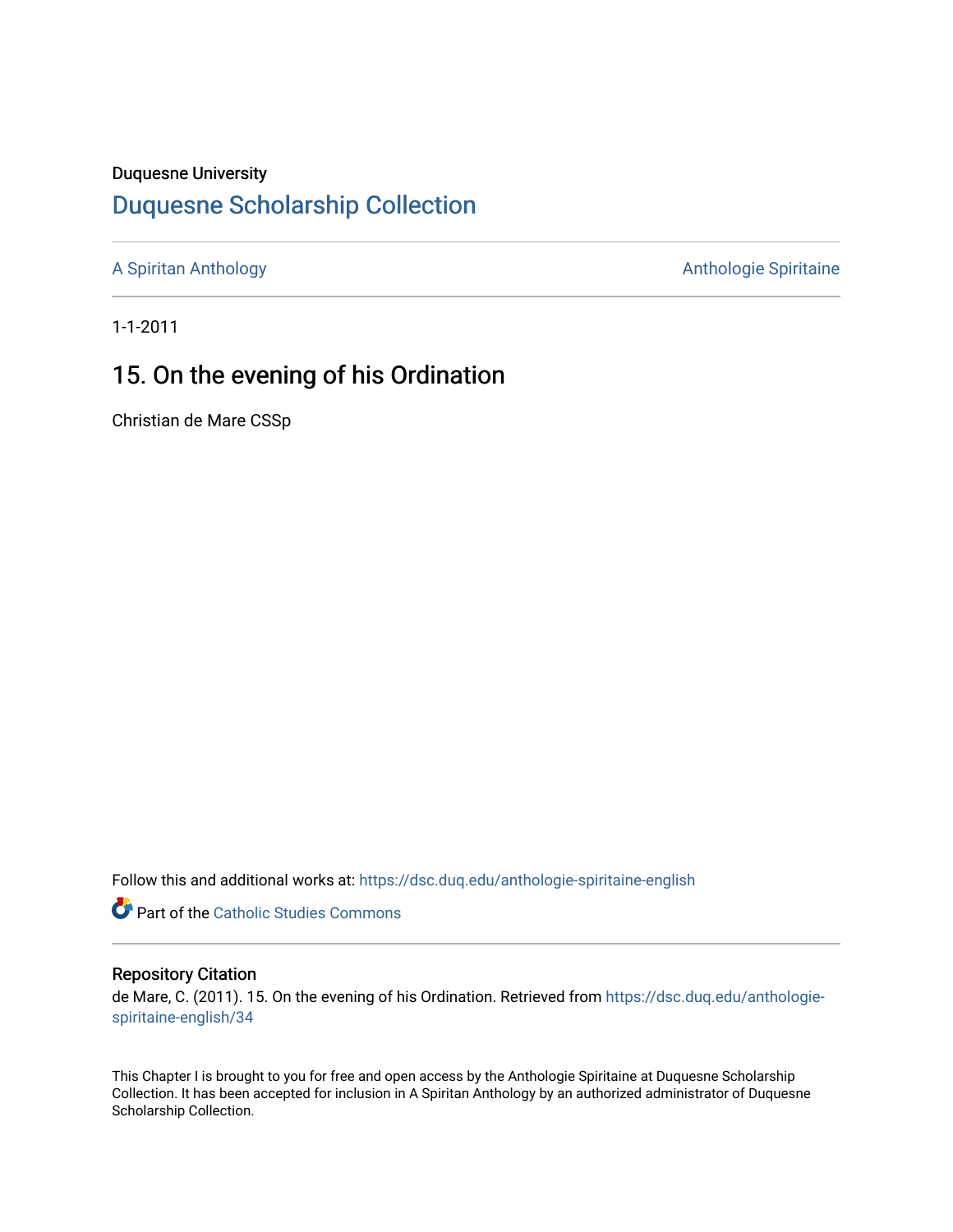## **On the evening of his Ordination**

*To Samson Libermann<sup>l</sup>*

*Francis Libermann has just been ordained priest. He had thought that this would never take place because his epilepsy was. a canonical impediment to ordination. In this let/er. he wants to share the great joy of the event with his brother Samson, his wife and all his{amily.*

*"Misericordias Domini in aeternum cantabo"*

Amiens, 18<sup>th</sup> September, 1841

My dear brother and sister,

I want to tell you about the great mercy and goodness of our Lord Jesus Christ towards an unworthy servant, who does not *even* deserve to pronounce his holy Name. This morning, I was ordained a priest. God alone knows what he has granted me on this wonderful day, for it is not possible for man or angel to conceive it. You must all pray that it may be for his greater glory, for the salvation and sanctification of souls and the building up of the Church that I *have* been raised to the priesthood. Ask the Lord that he may sacrifice me for his glory: for it is to this that I must consecrate myself from now on.

I shall say my first Mass next Tuesday at seven, so please join your intentions to mine at that time; I shall offer you all to the Blessed Trinity as part of this wonderful sacrifice. At seven on Saturday, I will celebrate Mass at Our Lady of Victories in Paris, at the altar of the Archconfraternity. Unite your intentions with mine; I will remember you all. Let us also think of our non-Christian relatives and all lukewarm Christians. On Sunday, the Mass will be for you alone. It 'will be sometime between 7 and 8 o'clock and I shall celebrate it- in a chapel that is dedicated to the Blessed Virgin. Will Marie please pass

 $\overline{1}$  N.D. II, pp. 497-500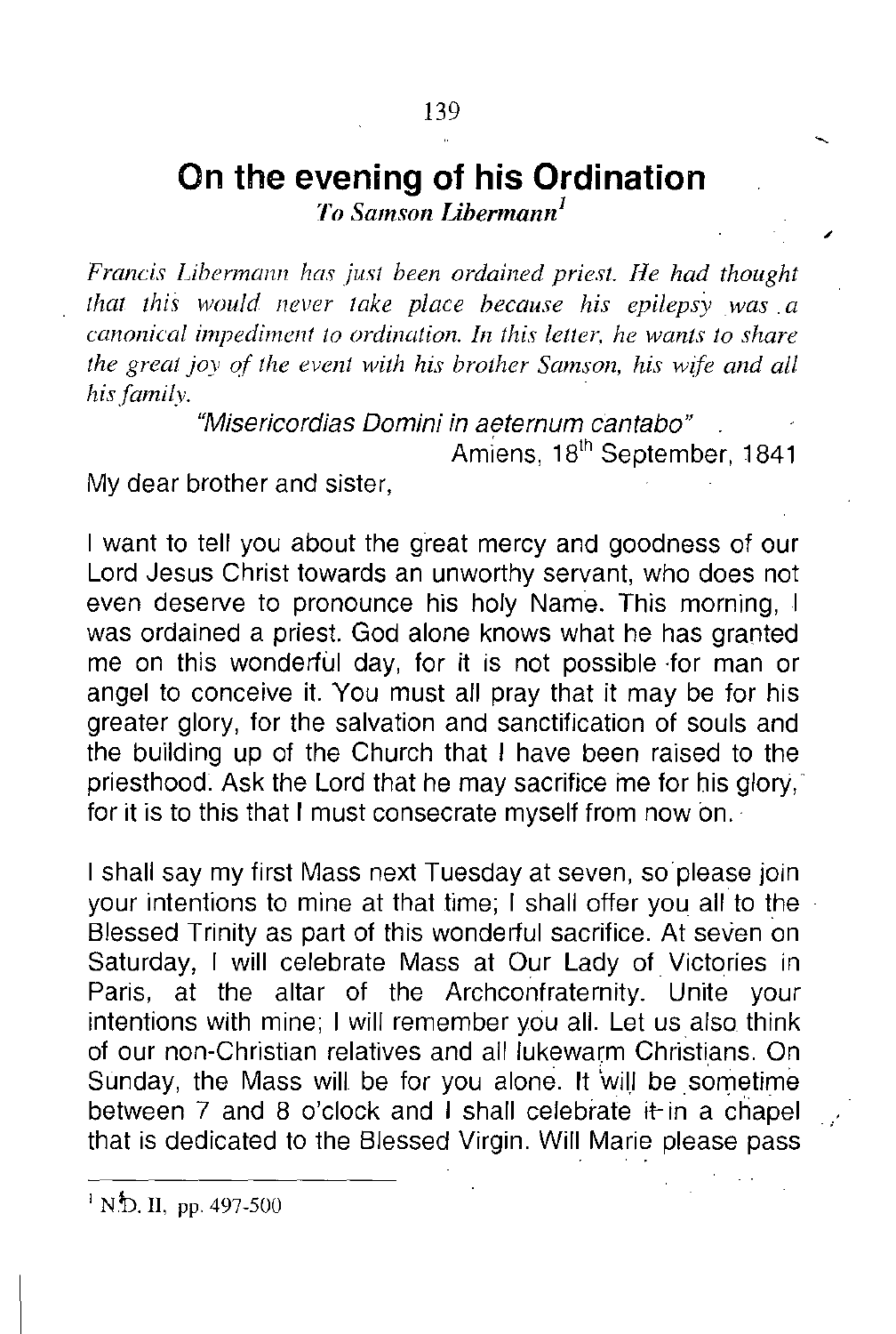on this news to Mr and Mrs Halé and ask them which will be a suitable day for me to say Mass for their intentions. I'll write to them in a week or two.

The bishop of Amiens received me with great love and kindness. I had dinner with him yesterday and he will give us all possible assistance.

I have visited our house which is very beautiful. It will be large enough for fourteen or fifteen people. A Brother is already installed there to keep watch over the furniture. We will also have a small chapel. Some good nuns have given us a beautiful statue of the Blessed Virgin; it is made of wood and is gilded and painted in natural colours. We also have some candelabra. The nuns are making vestments for us and have got us some furniture, some of which was free and some we paid for. The good Lord is very kind to us and has provided things beyond our expectations. I must put all my confidence in his goodness.

I forgot to tell you that we shall have a piece of land that will serve as a vegetable garden and access to some woods where we will be able to stroll. The air is very healthy.

This will have to suffice for the time being because I have to finish now. May the love of Our Lord and his Holy Mother be with you all.

Yours in their love,

#### *Francis Libermann, priest*

My address is La Neuville, near Amiens. It is about twenty minutes from Amiens and is a very small, isolated village.

Pauline, Caroline and Marie will have to be patient for a bit longer. I can't write to them now, but I will do so later, or